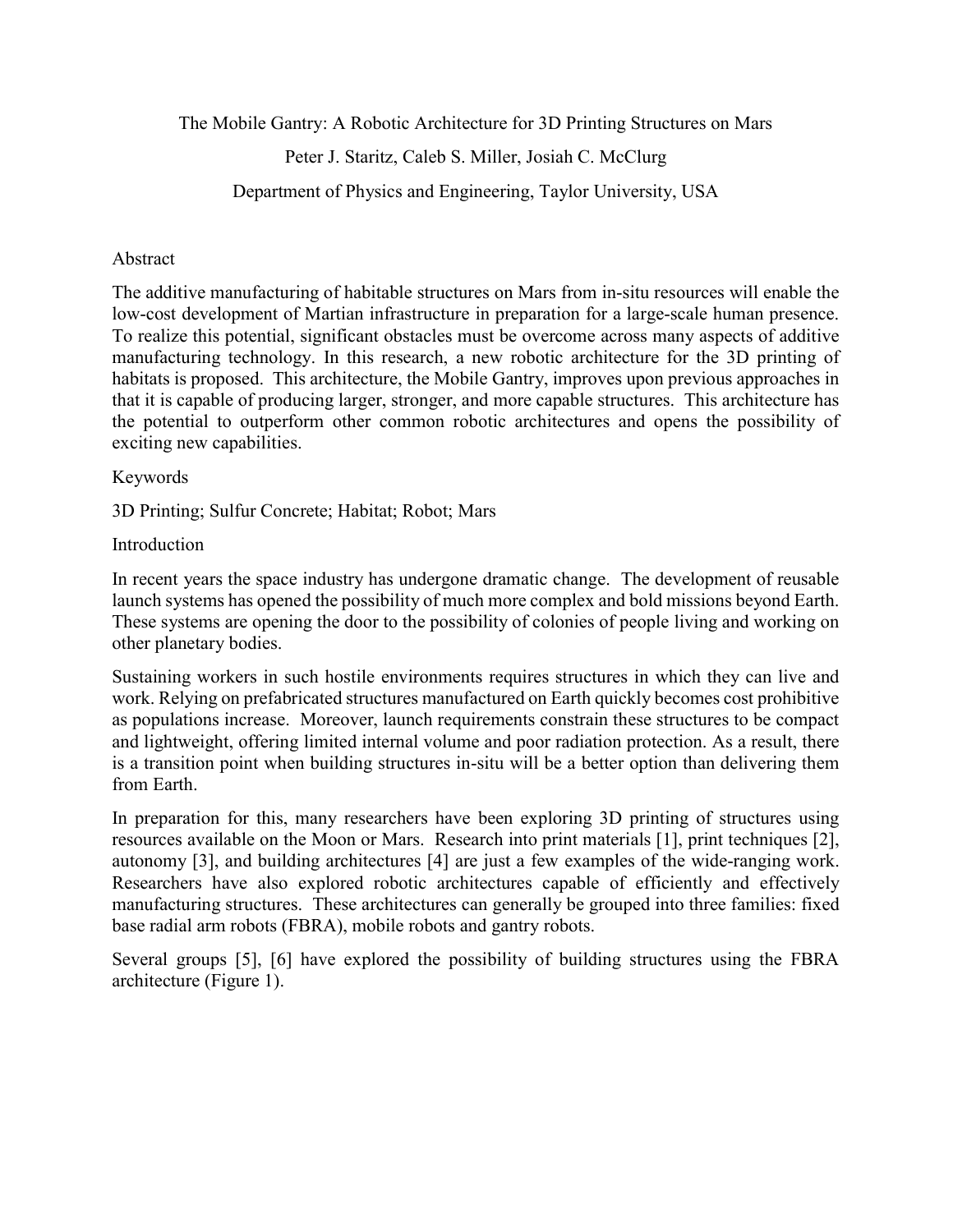

Figure 1 - Apis Cor's "Frank" robot is an example of the Fixed Base Radial Arm architecture (Photo courtesy of Apis Cor)

In this approach, a long robotic arm is used to manipulate the extrusion nozzle while the base of the arm remains fixed during the print. These concepts often envision the radial arm mounted to a mobile base to allow the system to move to other locations between prints. Because each structure is printed from a single location, the size of the structure is directly related to the size of the robot. The limited reach of this architecture means that printed structures are generally small and usually self-contained. For example a winner of the NASA Habitat Challenge, envisions pod-like structures isolated from one another that require pressurized suits when traversing to other habitats.

To avoid these problems, [7],[8] envision the use of a team of mobile robots that maneuver in and around the structure while it is being built, coordinating the motion of the robot base with the manipulator to move the print head along the desired path. In this way the mobile robot architecture enables much larger and more capable structures. However, this capability comes at a cost, impacting robot control complexity, introducing constraints on habitat design, and requiring frequent recharging. The control complexity of the mobile robot architecture is much greater than FBRA because robots must be able to maneuver within the structure, mobility paths must be coordinated, and robot manipulator paths must avoid collision with already printed structure and other robots. In addition, because of these various constraints, robots of this architecture cannot ensure continuous extrusions along the print path. This results in discontinuities in the path, which yields a weaker structure and limits the utility of reinforcing fibers. Finally, this architecture requires the robots to be tetherless in order to avoid power cable tangling and damage from other robots rolling over the cables. The need to be tetherless requires portable power sources, for example rechargeable batteries which must be frequently recharged, limiting robot operational time and increasing overall system complexity.

The third architecture is the robotic gantry [9], [10]. This is a single robot, positioned on rails, which spans the work area. This approach has the advantage of being able to print from above, simplifying control and allowing for very long continuous print paths. However, only a single robot can work in the workspace at one time, limiting the speed at which large structures can be built. Building sequential structures requires repositioning the rails, and the size of the built structure is limited by the size of the robot.

In this work, a hybrid of the mobile robot and gantry robot architectures is proposed. The Mobile Gantry architecture benefits from many of the positive characteristics of each, eliminates some of the most difficult negative aspects, and introduces exciting new capabilities: self-scaffolding, sequential builds and parallel construction.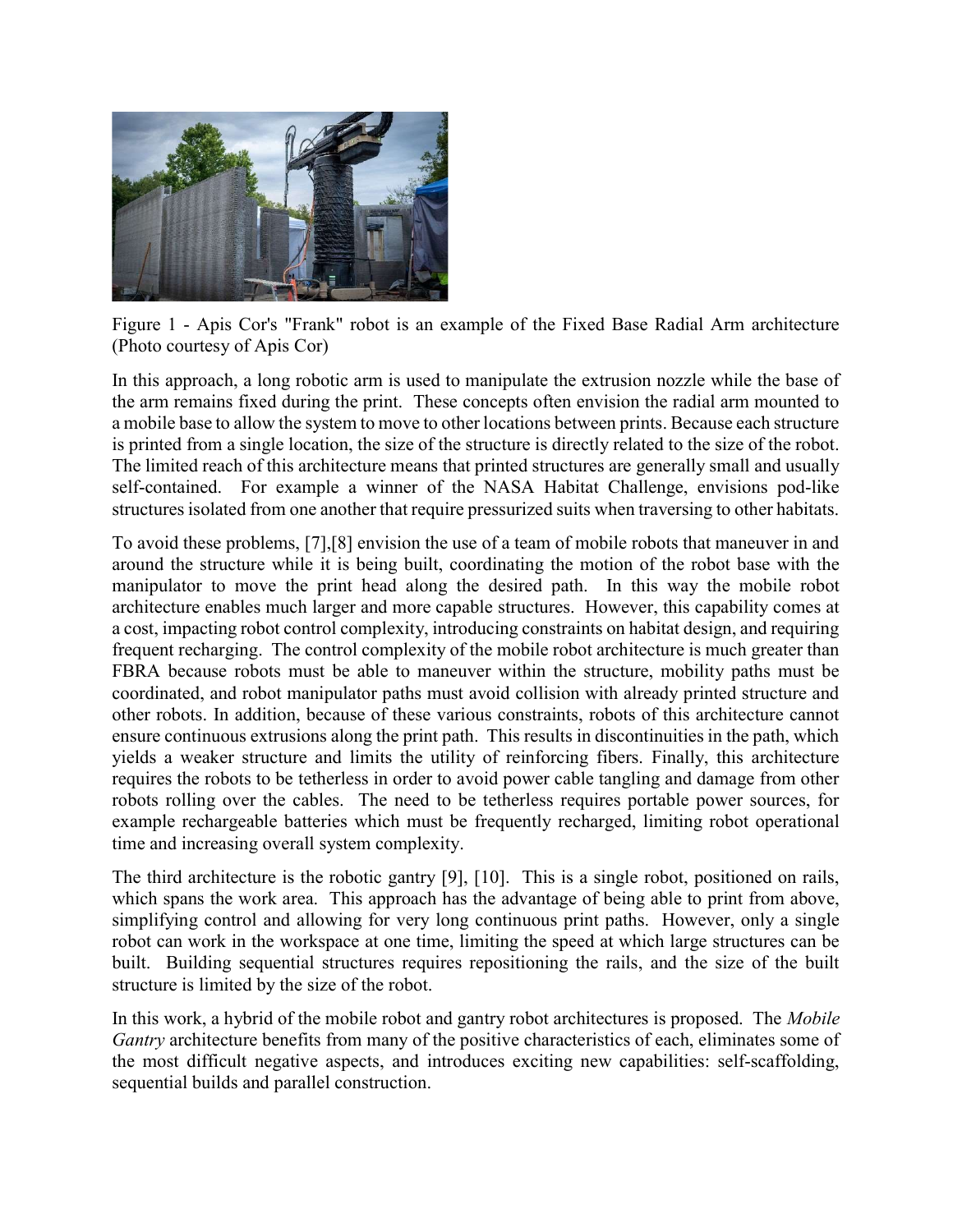## 3. Mobile Gantry

The mobile gantry architecture is a gantry without rails. Figure 2 illustrates an example of this architecture.



Figure 2 - The Mobile Gantry architecture rolls directly on the planetary surface. (J. Miles)

The robot maneuvers directly on the planetary surface using wheels. Large scale, low precision motion is achieved through a combination of the mobility subsystem and two additional coarse degrees of freedom. The combination of these coarse degrees of freedom position the print head in close proximity to the desired print path. Fine positioning of the print head is achieved through a much smaller, more agile manipulation system, which guides the print head along the desired trajectory while isolating it from the coarse motion of the rest of the robot.



Figure 3 – Coarse positioning (Blue) and Fine positioning (Green) work together to allow precision printing over workspaces spanning 10's or even 100's of meters

# Coarse Positioning

Figure 3 illustrates an example configuration of the coarse positioning degrees of freedom. (Blue arrows) X-axis motion is achieved by rolling along the planetary surface. Rolling along the surface means that no rails, or rail placement, are required. It also means that the X-axis length of printed structures is not bounded by the physical size of the robot or rails–allowing for very long structures. In this example, coarse Y and Z-axis motion are achieved using prismatic joints which position the fine positioning degrees of freedom and print head.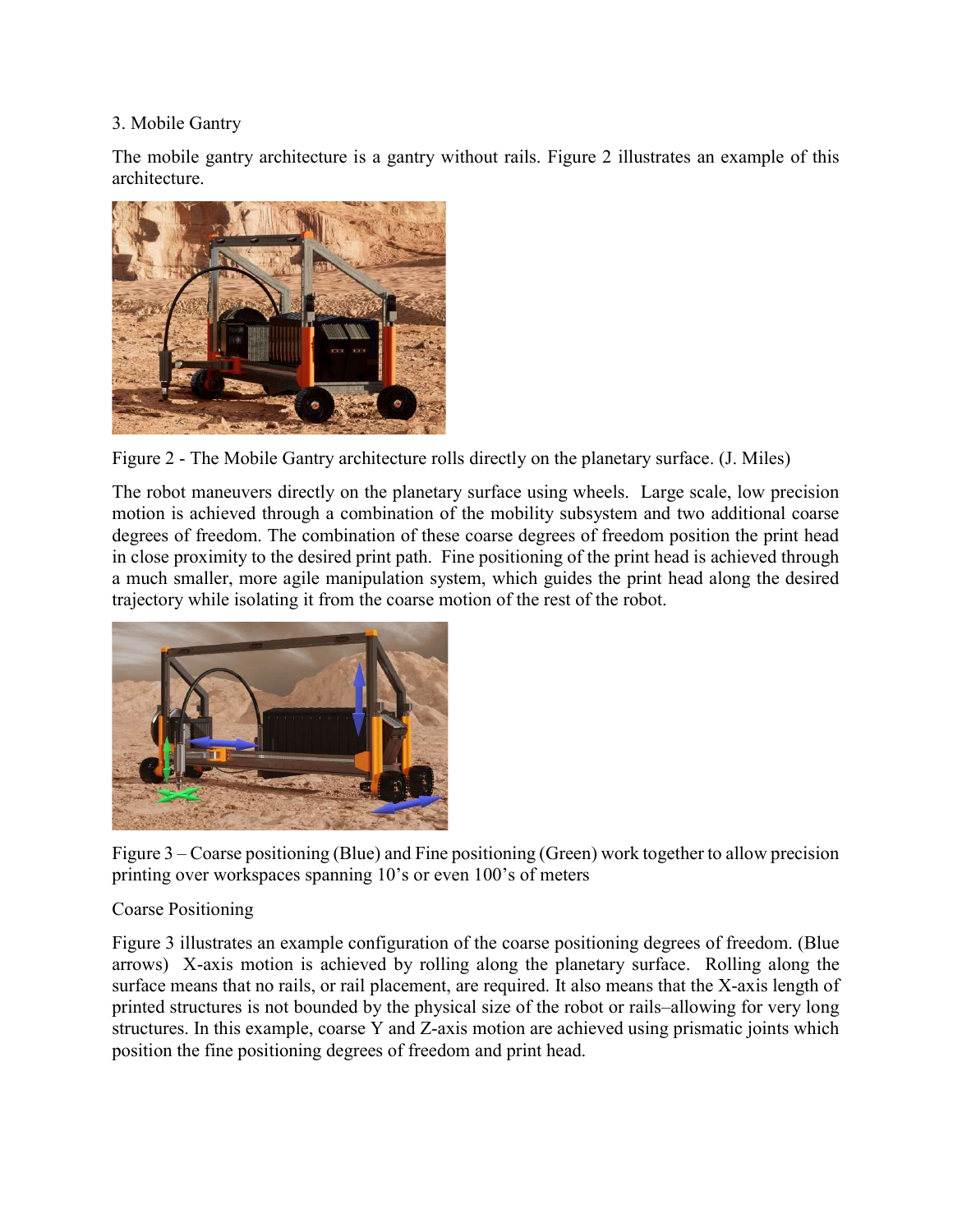The mobility system is primarily designed for long straight print paths but allows more complex maneuvering of the robot between prints, enabling the printing of additional structures or expansion of existing structures.

The introduction of additional degrees of freedom that allow the leveling of the gantry in response to uneven terrain allows the system to print on unprepared surfaces. This terrain compensation also plays a significant role in the self-scaffolding capability.

### Fine Positioning

Figure 3 also illustrates an example configuration of the fine positioning degrees of freedom. The fine degrees of freedom (Green arrows) must be capable of moving the print head along the print path (position and velocity) while isolating the print head motion from the motion of the coarse degrees of freedom. The combination of coarse and fine positioning systems allows for relatively simple isolation of the print path from the influence of complex terrain.

The workspace of the fine positioning system includes the area in front of the wheels, enabling the robot to build habitat walls that can subsequently be driven on. This self–scaffolding capability is detailed in Section 4 – Advantages of the Mobile Gantry.

Localization

As the mobility system traverses the surface, slip and interaction with terrain features will introduce error into dead reckoning location estimates. Therefore, the architecture employs a local positioning system to determine the position, orientation and velocity of the print head and mobility system in the world frame. This system must be wireless, update at a high rate, and have high precision to ensure quality prints.

Employing the localization system for sensing the position and orientation of the print head relaxes a constraint typical of gantry robots. To minimize positioning error, most gantry robots are very stiff, and therefore massive. Measuring the print head position directly in the world frame means that high precision print paths can be maintained despite any external disturbances to the robot. As a result, robots of this architecture can be much more flexible without incurring additional positioning error, which translates to larger robots with longer spans and lower mass.

Concept of Operations



Figure 4 – Facility concept in which a long "backbone" hallway is printed first. Wings can be printed off of this connecting hallway and commissioned over time.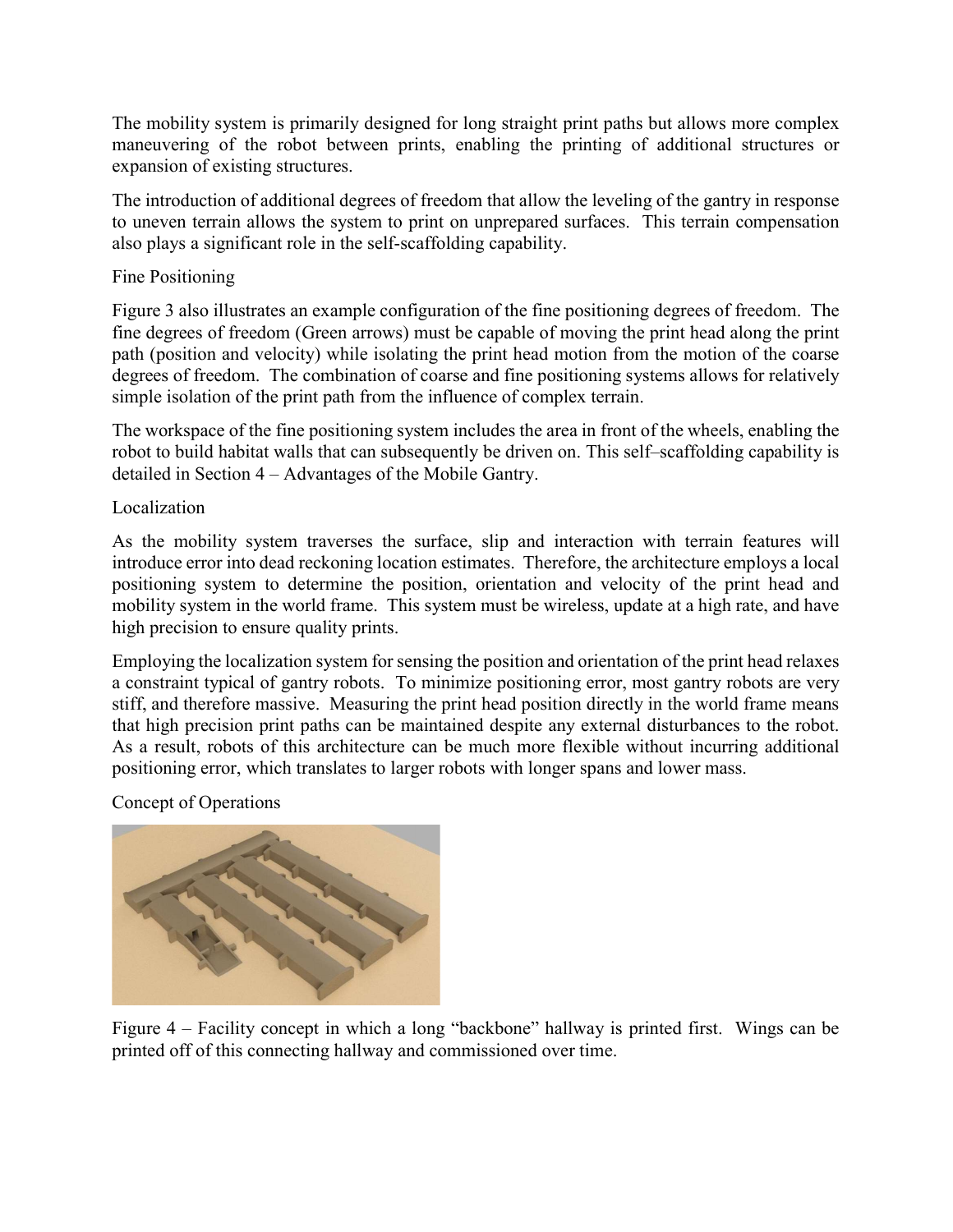A Mobile Gantry robot is envisioned to be a member of a larger team of robots working together to build structures. Such teams would include multiple mobile gantries, cable management robots, material hauling robots and mining robots.

The mobile gantry robots roll along the planetary surface printing structures. A reel on the printing robot lays and picks up the power cable as the robot traverses the print area, minimizing dragging and damage to the cable. When a print is complete, the robot traverses to a new print area with the aid of a cable management robot. When the printing robot runs low on materials it rolls out of the print area and a material hauling robot delivers printing materials. Upon refill, the printing robot re-enters the print area and resumes construction.

The mobile gantry robot architecture is flexible in the types and organization of the structures it can build. One possible facility design is illustrated in Figure 4. In this illustration a long "backbone" hallway with tapered interfaces for additional wings was printed first. This hallway serves as the connector between different areas of the structure that can be built at later times. Pressure doors are built into the core hallway, allowing parts of the facility to be used while others are still under construction. When a new wing print is completed and post processing (sealing  $\&$ finishing operations) are finished, it is pressurized and added to the habitable volume while the robots move to the next tapered interface and begin printing another wing. Facilities like very long greenhouses, pressurized garages for performing maintenance on rovers and radiation bunkers are all possible using this architecture.

#### 4. Advantages of the Mobile Gantry

The mobile gantry architecture benefits from many of the best characteristics of the mobile robot and gantry robot architectures while eliminating some negative aspects. Table 1 illustrates the advantages of the mobile gantry architecture when compared to the three traditional architectures.

In addition to this, the mobile gantry architecture enables new and/or improved functionalities that distinguish it from existing architectures.

## Self-Scaffolding

The mobile gantry architecture is capable of efficiently printing structures taller than itself, structures that are not limited by the size of the robot. The ability of the robot to roll across unprepared planetary surfaces means that it can also roll on the surfaces it is printing. To achieve this, the robot prints structures with walls and internal dividers that are aligned with the wheel base. Figure 5 shows a mobile gantry printing while traversing already printed layers. Note that the structure is tapered to the ground at one end to allow the system to descend for restocking materials and at the completion of the print.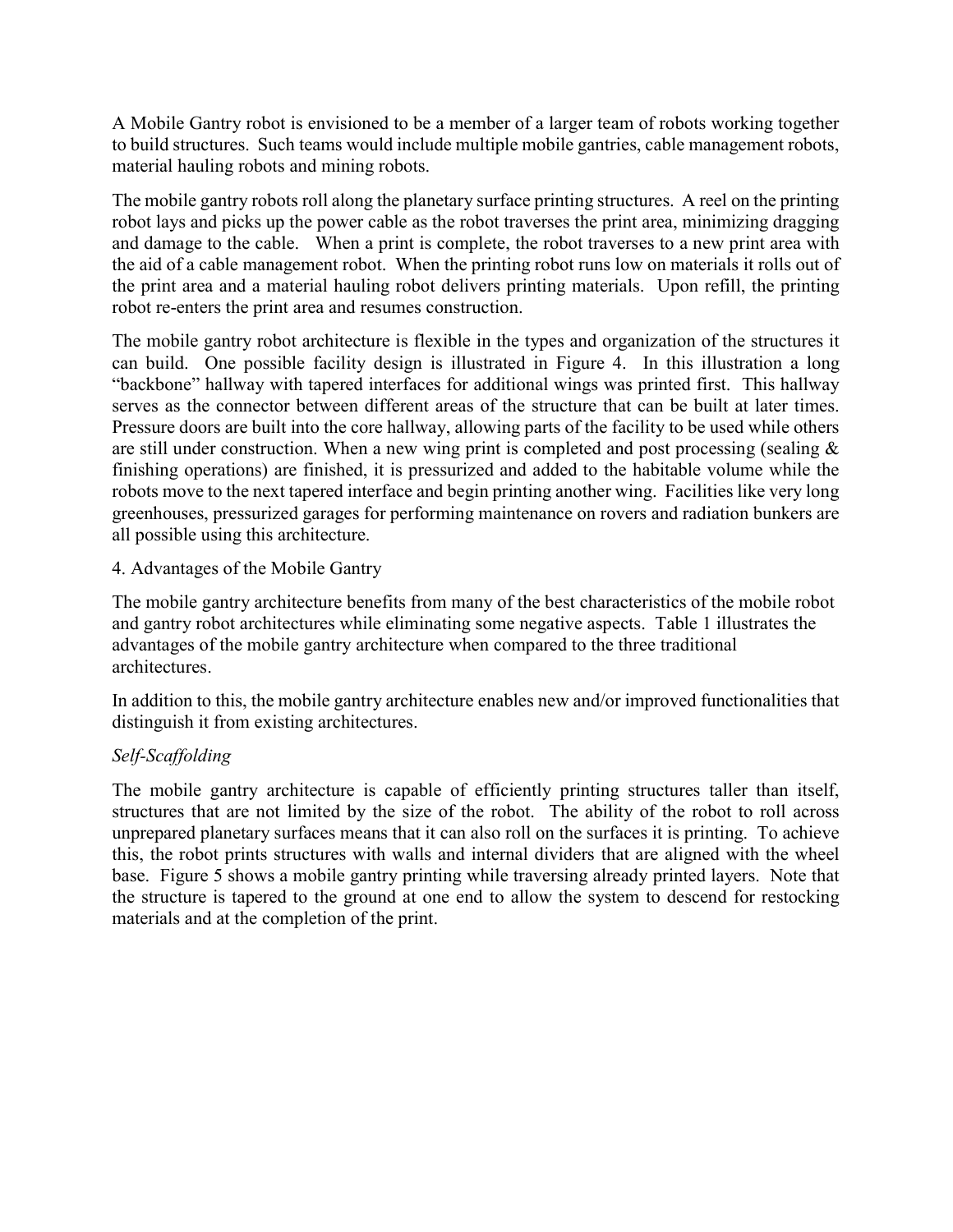| Parameter                           | Description                                                                                                        | <b>Fixed Base Radial</b><br>Arm                                                                             | Mobile                                                                                                               | Gantry                                                                                           | Mobile Gantry                                                                                       |
|-------------------------------------|--------------------------------------------------------------------------------------------------------------------|-------------------------------------------------------------------------------------------------------------|----------------------------------------------------------------------------------------------------------------------|--------------------------------------------------------------------------------------------------|-----------------------------------------------------------------------------------------------------|
| Mobility<br>Control<br>Complexity   | Complexity of<br>maneuvering base and<br>manipulator                                                               | Simple, no base<br>motion and no robot<br>coordination during<br>print                                      | Complex, robot<br>maneuvers around $\frac{1}{n}$<br>structures, coordinates<br>with other robots                     | Simple, motion only<br>on rails                                                                  | Simple, motion only<br>on virtual rails                                                             |
| Print Head<br>Control<br>Complexity | Complexity of print<br>head motion control<br>and planning                                                         | Simple, location of<br>fixed base is static<br>during print, print head<br>suspended above print            | Complex, location of<br>mobile base changes<br>during print, Print head<br>maneuvered around<br>structure            | Simple, location of<br>gantry is well known<br>during print, print head<br>suspended above print | Simple, location of<br>gantry is well known<br>during print, print<br>head suspended<br>above print |
| Sequential<br><b>Builds</b>         | System capability to<br>build structures<br>sequentially,<br>connecting them<br>together into a single<br>facility | Poor, printing tapered<br>junctions to connect<br>prints negatively<br>impacts structure<br>internal volume | Excellent, robot<br>mobility enables<br>tapered junctions in<br>any direction without<br>limiting internal<br>volume | Poor, requires<br>repositioning of rail<br>infrastructure to allow<br>additional builds.         | Good, X mobility<br>enables tapered<br>junctions without<br>limiting internal<br>volume             |
| Robot Size                          | Relationship of<br>structure dims to<br>robot size                                                                 | Robot size constrains<br>all structure<br>dimensions                                                        | Robot size only<br>constrains structure<br>height                                                                    | Robot size constrains<br>all structure<br>dimensions                                             | Robot size only<br>constrains structure<br>width                                                    |
| Parallel<br>Construction            | Robots can work on a<br>single structure<br>simultaneously                                                         | No, A single robot<br>prints in a single area                                                               | Yes                                                                                                                  | No, A single robot<br>prints in a single area                                                    | Yes                                                                                                 |
| Continuity<br>of print              | System can create<br>continuous print paths<br>for increased<br>structural strength                                | Yes                                                                                                         | No, Complex robot<br>mobility paths and<br>coordination limit<br>continuity                                          | Yes                                                                                              | Yes                                                                                                 |
| Power<br>Supply                     | Location of robot<br>power source                                                                                  | Remote - Cable<br>supplies power from<br>power station                                                      | Onboard – Robot must<br>carry power source,<br>limits operational time                                               | Remote - Cable<br>supplies power from<br>power station                                           | Remote - Cable<br>supplies power from<br>power station                                              |

Table 1 – Comparison of key parameters of robotic architectures for 3d printing of habitable structures.



Figure 5 – The self-scaffolding capability allows the mobile gantry to roll on the structure it is building and enables the construction of structures taller than the robot.

## Sequential Builds

The ability of the mobile gantry to print very long structures opens the possibility of facilities with vast internal volumes. Printing such structures using the traditional bottom-up approach (in which the entire first layer of the facility is printed prior to starting the second layer) means that a structure is unusable until the entire facility is complete.

The mobile gantry architecture introduces the possibility of efficient sequential builds in which sections of the facility can be built and completed with tapered junctions ready for extending the facility. Using this approach, parts of a structure can be used while other parts are still under construction.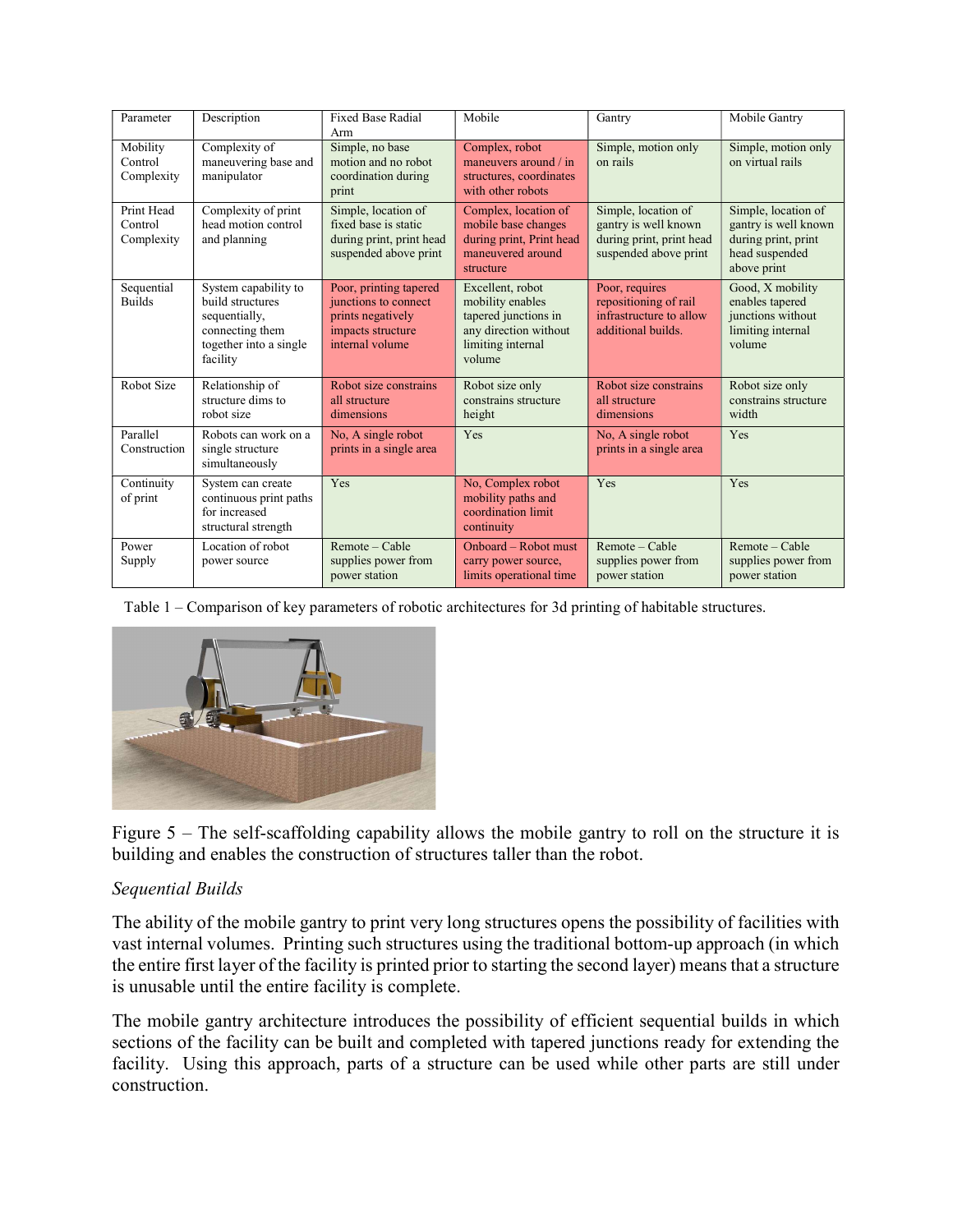# Parallel Construction

The mobile gantry can perform efficient and low complexity parallel construction of facilities. Robots of this architecture can work on the same structure at the same time as illustrated in Figure 6. This parallel work dramatically reduces the time to complete construction.

Although the FBRA and mobile robot architectures can also perform parallel construction, doing so yields high complexity coordinated print paths and low workspace efficiency.

# 5. Prototype

A first-generation mobile gantry prototype called Mud Dauber has been developed and is currently undergoing testing at Taylor University. [11] This prototype, shown in Figure 6, includes mobility, terrain compensation, fine positioning and printing subsystems. The mobility system allows the robot to traverse the test terrain. Terrain compensation has been included to allow the robot to print while traversing uneven and irregular surfaces. A 3 degree-of-freedom Cartesian positioning system allows the robot to precisely position and maneuver the print head and isolate the motion of the head from the motion of the robot. A sulfur concrete print head is used to extrude a slurry of sulfur concrete during testing.





# 6. Conclusion

The mobile gantry architecture is a gantry without rails. When compared to the three common robotic architectures for 3D printing structures, the mobile gantry benefits from several key advantages. Lower control complexity allows for simple, low risk control, increased print speeds and improved print quality. The architecture allows for the printing of structures larger than itself in both length and height, translating to larger structural volumes and greater flexibility in structure design. The ability of multiple robots to operate in parallel on a single structure with minimal increase in print complexity means prints can be completed much faster with higher quality. The architecture's method of positioning the print head from above means that print paths can be continuous, yielding higher strength structures. Finally, simple mobility paths during printing enable the architecture to operate on tethered power which allows continuous operation and reduces structure build times. The mobile gantry architecture will enable higher quality prints of more diverse structural designs in less time.